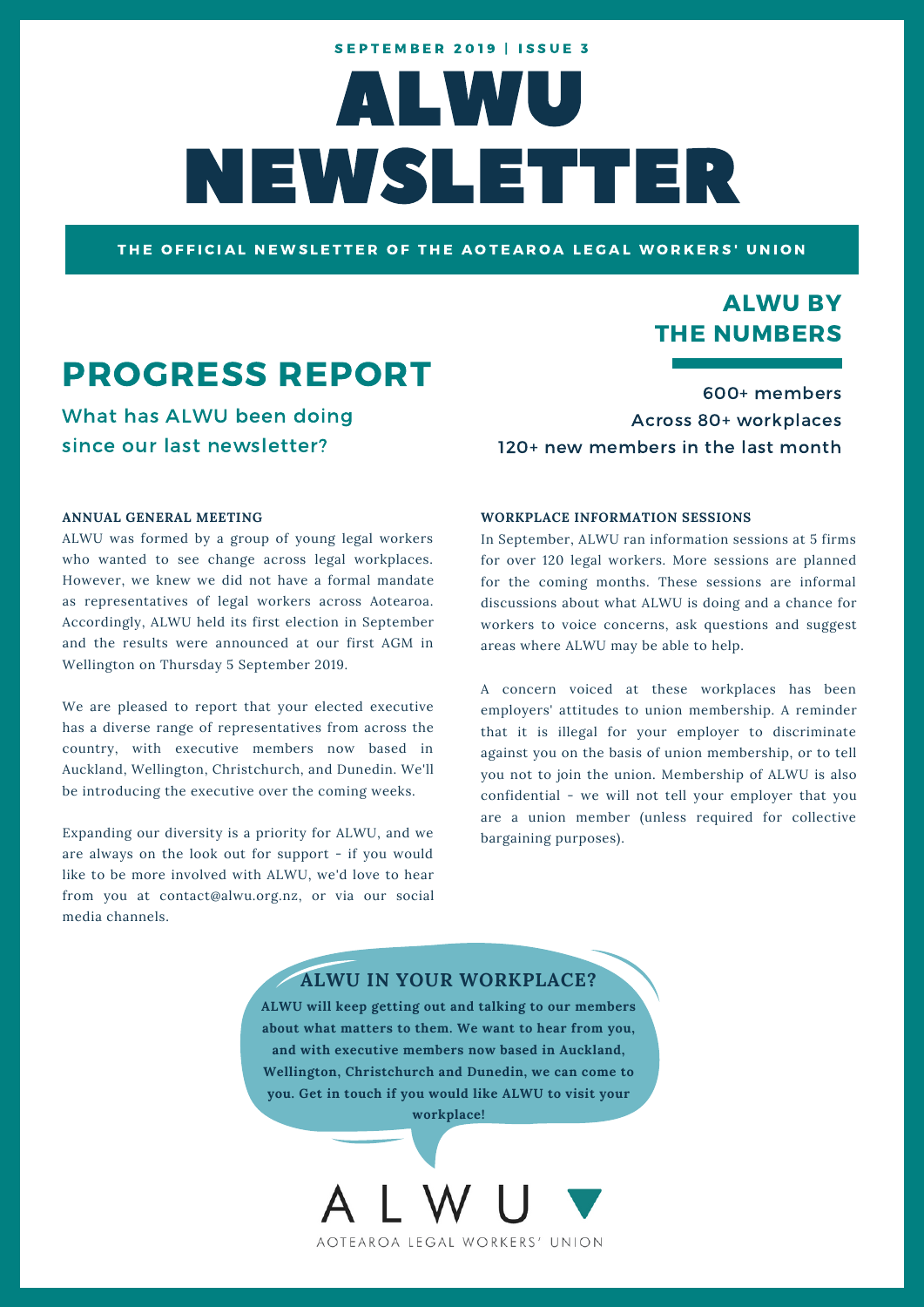

## NAT'S NEWS

Natalie Weyer is the executive manager at Kathryn Dalziel Barrister. As part of our newly elected executive, Natalie shares some thoughts for administrative and business staff at legal workplaces.

Good day members and a very warm welcome to our first edition of the Newsletter as your newly elected executive on ALWU. I am delighted to be part of this incredible team and I look forward to working with them and getting to know you all.

#### **FIRST THINGS FIRST**

Let me introduce myself. I am Natalie Weyer, born and bred South African, part Aussie, part Kiwi – did I hear anyone say identity chaos? My husband and I immigrated with our 2 (now teenage) children to New Zealand in 2014 and as we go into our 5th year in this beautiful country, I feel incredibly lucky to now call New Zealand my home. My accent is terrible (and terribly confusing) and therefore I promise I will avoid speaking to you at any public forum at all cost. I will stick to the typing – after all, that is how I earn my keep!

As I write this, I find myself reflecting on my journey throughout my career. I have worked in law firms in 3 different countries over the last 18 years. If there is one common denominator that runs like a golden thread throughout them all, it is without a doubt, that administrators need more support.

#### **TALL POPPIES**

One of the first things I was told when we came to New Zealand was to watch out for the "tall poppies". I have never heard of this syndrome before, but I was soon to find out that it is a very real concern. I found myself wondering why there is a name, somewhat derogatory if I may say so, for people who work hard. People who refuse to be mere seat warmers. I have to say, I struggle with this. I cannot help but wonder if this "syndrome" is a catalyst for the "I only do what I'm paid to do" attitude that I have seen so many times amongst, dare I say, non-fee earners. This is where the vicious circle starts.

#### **MY DREAM JOB**

My resume will show that I have always been a bit of a job-hopper. I'm not particularly proud of it, but it's also a reflection of the fact that I have always been on the look out for opportunities where I can be better, grow and learn. And with every job, I am proud to say, I have done exactly that.

Recently, I have been lucky enough to land my dream job. I didn't know what my dream job was supposed to look like, but what I did know is that it was not doing the "morning-tea-to-lunch-to-afternoon-tea-to-hometime" every single day, year after year. Surely, as a PA, there must be more to my career? You will get to know more about my job (as a PA) in the coming months, but I will say this for now – my job, as such, haven't changed much. But what has changed was a boss who genuinely cares. She challenges, encourages and teaches me, in a safe space, every day. That is exactly the support that I talk about above.

Imagine a legal industry where your administrator is proud to tell people where she works. Imagine she's the tall poppy, not because there is work to be done (yes that also) but more importantly, because she values her job, and her fear of failing you is more important than her fear of getting in trouble. Imagine a world where the hierarchy between fee earners and administrators are non-existent, because she works for the business as much as you do. Imagine she wanted you to succeed as much as the other way around. Imagine she felt supported enough, to be the tall poppy. Now imagine – she didn't, and you didn't, and the vicious circle continued.

Until next time!